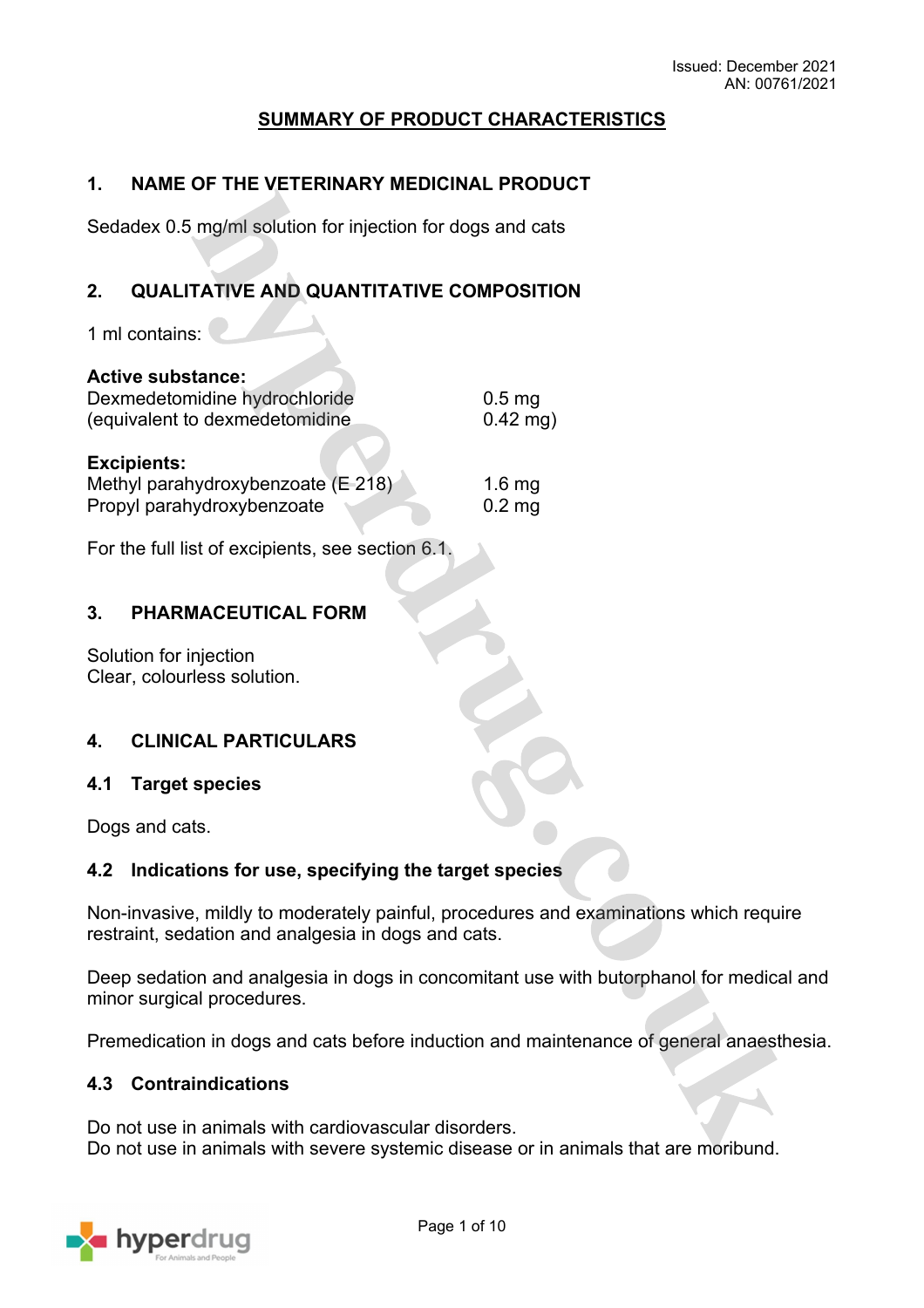Do not use in case of known hypersensitivity to the active substance or to any of the excipients.

## **4.4 Special warnings for each target species**

The administration of dexmedetomidine to puppies younger than 16 weeks and kittens younger than 12 weeks has not been studied.

## **4.5 Special precautions for use**

Special precautions for use in animals

Treated animals should be kept warm and at a constant temperature, both during the procedure and recovery.

It is recommended that animals are fasted for 12 hours prior to Sedadex administration. Water may be given.

After treatment, the animal should not be given water or food before it is able to swallow.

Corneal opacities may occur during sedation. The eyes should be protected by a suitable eye lubricant.

To be used with precaution in elderly animals.

The safety of dexmedetomidine has not been established in males intended for breeding.

Nervous, aggressive or excited animals should be given the possibility to calm down before initiation of treatment.

Frequent and regular monitoring of respiratory and cardiac function should be performed. Pulse oximetry may be useful but is not essential for adequate monitoring. Equipment for manual ventilation should be available in case of respiratory depression or apnoea when dexmedetomidine and ketamine are used sequentially to induce anaesthesia in cats. It is also advisable to have oxygen readily available, should hypoxaemia be detected or suspected.

Sick and debilitated dogs and cats should only be premedicated with dexmedetomidine before induction and maintenance of general anaesthesia based on a risk-benefit assessment.

Use of dexmedetomidine as a premedicant in dogs and cats significantly reduces the amount of induction medicinal product required for induction of anaesthesia. Attention should be given during the administration of intravenous induction medicinal products to effect. Volatile anaesthetic requirements for maintenance anaesthesia are also reduced.

## Special precautions to be taken by the person administering the veterinary medicinal product to animals

Dexmedetomidine is a sedative and sleep inducing drug. Care should be taken to avoid self-injection. In case of accidental oral intake or self-injection, seek medical advice

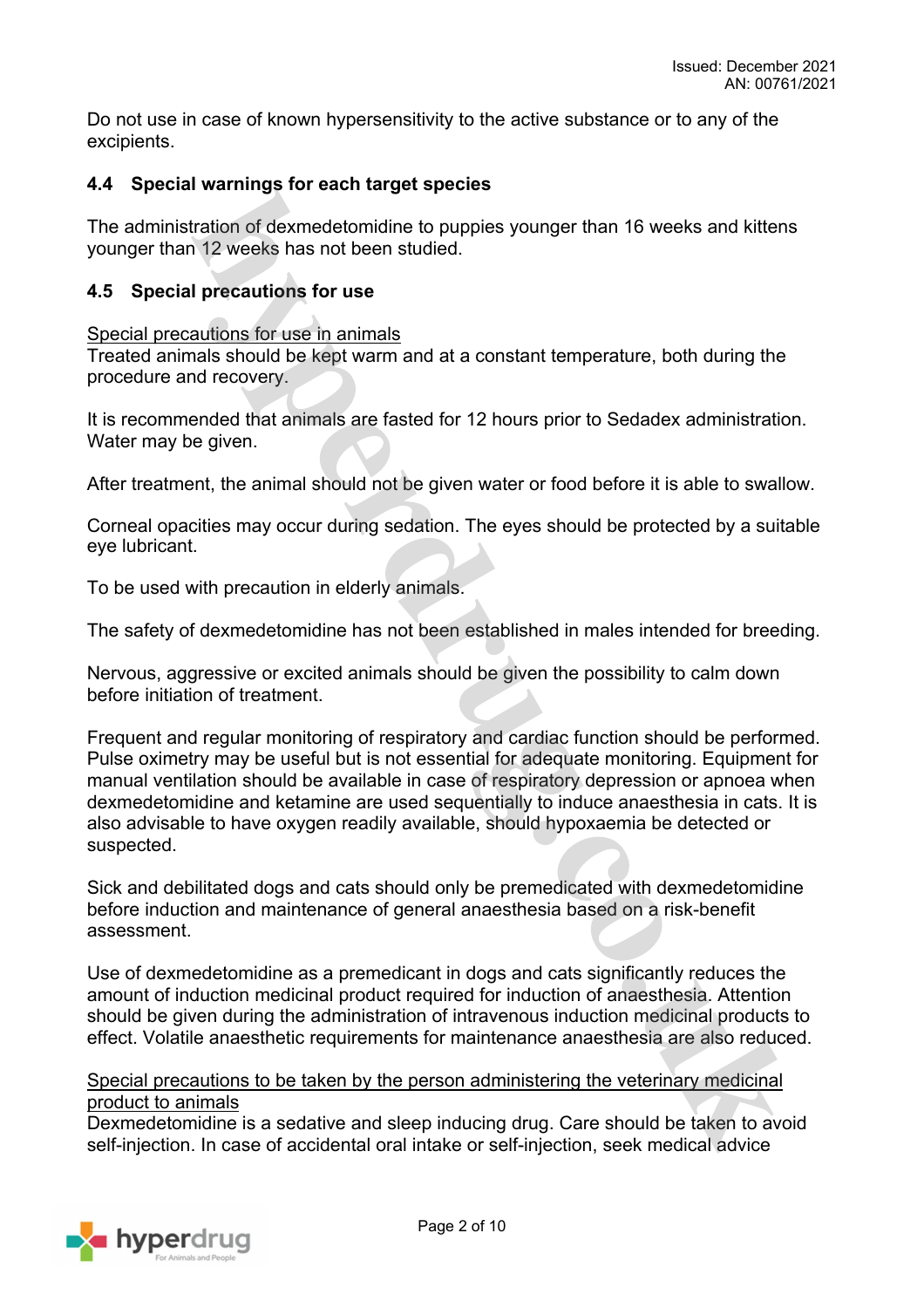immediately and show the package insert to the physician but DO NOT DRIVE as sedation and changes in blood pressure may occur.

Pregnant women should administer the product with special caution to avoid self-injection since uterine contractions and decreased foetal blood pressure may occur after accidental systemic exposure.

Avoid skin, eye or mucosal contact; the use of impermeable gloves is advisable. In case of skin or mucosal contact, wash the exposed skin immediately after exposure with large amounts of water and remove contaminated clothes that are in direct contact with skin. In case of eye contact, rinse abundantly with fresh water. If symptoms occur, seek the advice of a physician.

People with known hypersensitivity to the active substance or any of the excipients should administer the veterinary medicinal product with caution.

Advice to physicians: Sedadex is an α2-adrenoceptor agonist, symptoms after absorption may involve clinical effects including dose-dependent sedation, respiratory depression, bradycardia, hypotension, a dry mouth, and hyperglycaemia. Ventricular arrhythmias have also been reported. Respiratory and haemodynamic symptoms should be treated symptomatically. The specific α2–adrenoceptor antagonist, atipamezole, which is approved for use in animals, has been used in humans only experimentally to antagonise dexmedetomidine-induced effects.

## **4.6 Adverse reactions (frequency and seriousness)**

#### Adverse reactions in dogs and cats

Pulmonary oedema has been reported rarely Corneal opacities during sedation may occur (see also section 4.5).

By virtue of its α2-adrenergic activity, dexmedetomidine causes a decrease in heart rate and body temperature, which has been reported very rarely in spontaneous reports. Bradypnoea has been reported very rarely in spontaneous reports.

Blood pressure will increase initially and then return to normal or below normal. Due to peripheral vasoconstriction and venous desaturation in the presence of normal arterial

oxygenation, the mucous membranes may appear pale and/or with a blue tinge. Pale mucous membranes have been reported very rarely in spontaneous reports.

Vomiting has been reported very rarely in spontaneous reports. Vomiting may occur 5-10 minutes after injection, some dogs and cats may also vomit at the time of recovery.

Muscle tremors during sedation have been reported very rarely in spontaneous reports.

When dexmedetomidine and butorphanol are used concomitantly in dogs, bradypnoea, tachypnoea, an irregular respiratory pattern (20-30 sec apnoea followed by several rapid breaths), hypoxaemia, muscle twitch or tremor or paddling, excitation, hypersalivation, retching, vomiting, urination, skin erythema, a sudden arousal or prolonged sedation may occur. Brady- and tachyarrhythmias, which may include profound sinus bradycardia, 1<sup>st</sup>

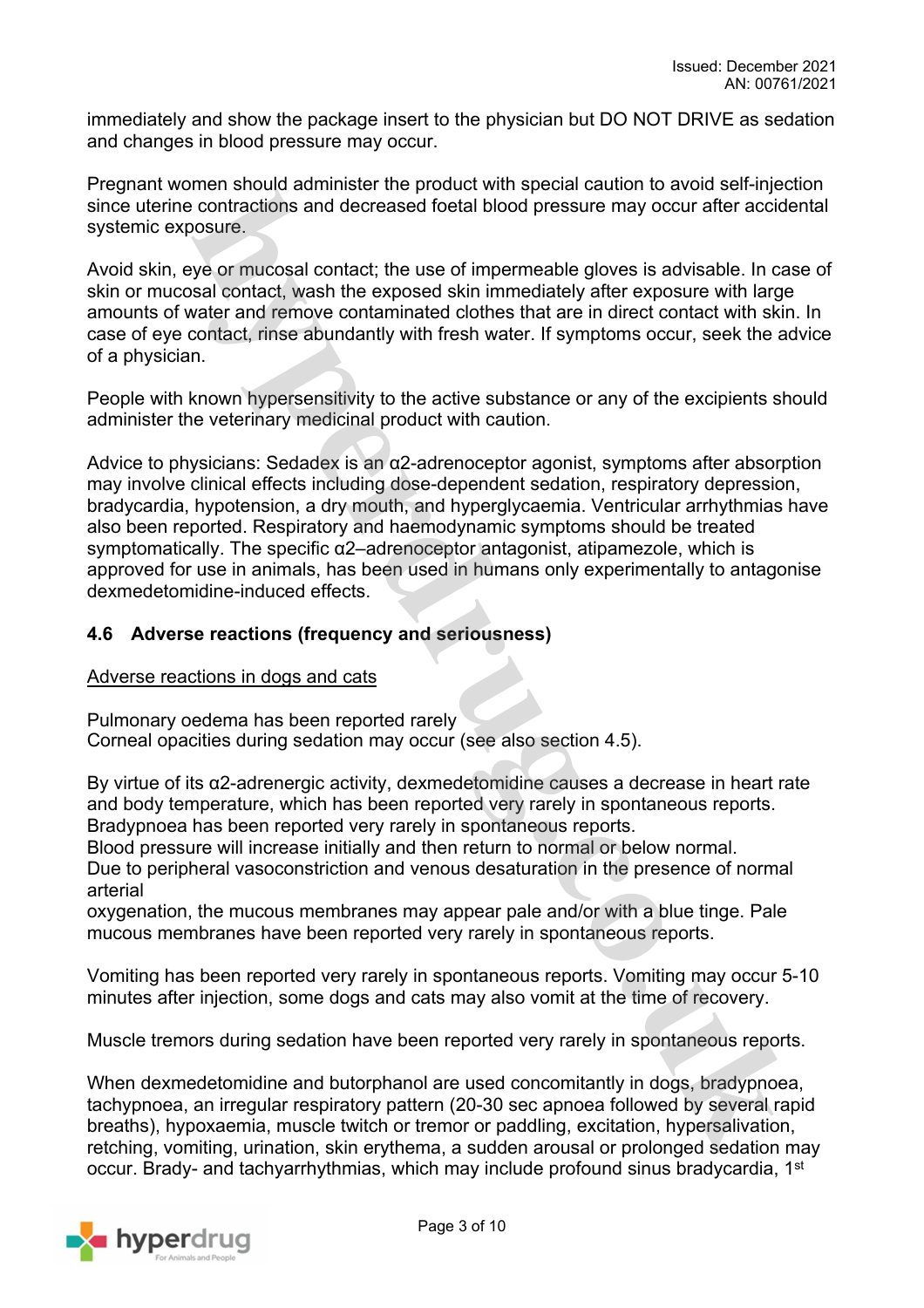and 2<sup>nd</sup> degree AV-block, sinus arrest or pause, as well as atrial, supraventricular and ventricular premature complexes, have been reported.

When dexmedetomidine is used as a premedicant in dogs, bradypnoea, tachypnoea and vomiting may occur. Brady- and tachyarrhythmias, including profound sinus bradycardia, 1<sup>st</sup> and 2<sup>nd</sup> degree AV-block and sinus arrest have been reported. Supraventricular and ventricular premature complexes, sinus pause and 3rd degree AV-block may be observed in rare cases.

When dexmedetomidine and ketamine are used sequentially, with a 10-minute interval, AV-block or extrasystole may occasionally be experienced by cats. Bradypnoea, intermittent respiratory patterns, hypoventilation, apnoea, vomiting, hypothermia and nervousness have also been reported after such use. Hypoxaemia was commonly reported in clinical trials, especially within the 15 first minutes into dexmedetomidineketamine anaesthesia.

When dexmedetomidine is used as a premedicant in cats, vomiting, retching, pale mucous membranes, and low body temperature may occur. Intramuscular dosing at 40 micrograms/kg (followed by ketamine or propofol) frequently resulted in sinus bradycardia and sinus arrhythmia, occasionally resulted in 1<sup>st</sup> degree atrioventricular block, and rarely resulted in supraventricular premature depolarisations, atrial bigeminy, sinus pauses, 2<sup>nd</sup> degree atrioventricular block, or escape beats/rhythms.

The frequency of adverse reactions is defined using the following convention:

- very common (more than 1 in 10 animals treated displaying adverse reaction(s))
- common (more than 1 but less than 10 animals in 100 animals treated)
- uncommon (more than 1 but less than 10 animals in 1,000 animals treated)
- rare (more than 1 but less than 10 animals in 10,000 animals treated)
- very rare (less than 1 animal in 10,000 animals treated, including isolated reports).

# **4.7 Use during pregnancy, lactation or lay**

The safety of dexmedetomidine has not been established during pregnancy and lactation in the target species. Therefore, the use of the product during pregnancy and lactation is not recommended.

# **4.8 Interaction with other medicinal products and other forms of interaction**

The use of other central nervous system depressants is expected to potentiate the effects of dexmedetomidine and therefore an appropriate dose adjustment should be made. Anticholinergics should be used with caution with dexmedetomidine.

Administration of atipamezole after dexmedetomidine rapidly reverses the effects and thus shortens the recovery period. Within 15 minutes, dogs and cats are normally awake and standing.

Cats: After administration of 40 micrograms dexmedetomidine/kg bw intramuscularly concurrently with 5 mg ketamine/kg bw to cats, the maximum concentration of dexmedetomidine increased twofold but there was no effect on  $T_{\text{max}}$ . The mean half-life of

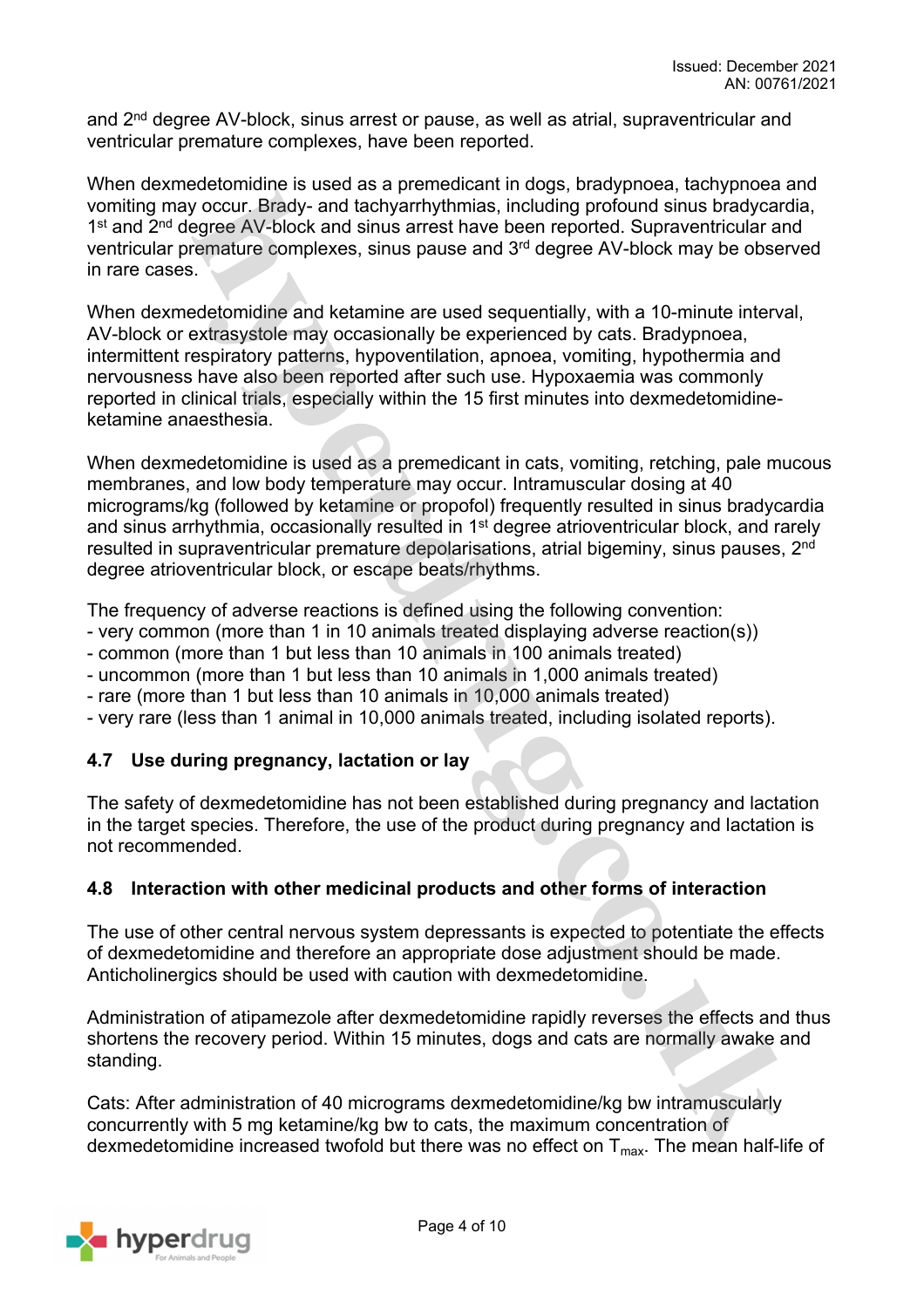elimination of dexmedetomidine increased to 1.6 h and the total exposure (AUC) increased by 50%.

A dose of 10 mg ketamine/ kg used concurrently with 40 micrograms dexmedetomidine/ kg may cause tachycardia.

Atipamezole does not reverse the effect of ketamine.

## **4.9 Amounts to be administered and administration route**

The veterinary medicinal product is intended for:

- Dogs: intravenous or intramuscular use

- Cats: intramuscular use

The veterinary medicinal product is not intended for repeat injections.

Dexmedetomidine, butorphanol and/or ketamine can be mixed in the same syringe as they have been shown to be pharmaceutically compatible.

The following doses are recommended:

#### Dogs:

Dexmedetomidine doses are based on body surface area:

For non-invasive, mildly to moderately painful procedures and examinations requiring restraint, sedation and analgesia:

Intravenously: up to 375 micrograms/square metre body surface area. Intramuscularly: up to 500 micrograms/square metre body surface area.

When administering in conjunction with butorphanol (0.1 mg/kg) for deep sedation and analgesia, the intramuscular dose of dexmedetomidine is 300 micrograms/square metre body surface area.

The premedication dose of dexmedetomidine is 125 – 375 micrograms/square metre body surface area, administered 20 minutes prior to induction for procedures requiring anaesthesia. The dose should be adjusted to the type of surgery, length of procedure and patient temperament.

Concomitant use of dexmedetomidine and butorphanol produces sedative and analgesic effects beginning no later than 15 minutes after administration. The peak sedative and analgesic effects are reached within 30 minutes after administration. Sedation lasts for at least 120 minutes post administration and analgesia lasts for at least 90 minutes. Spontaneous recovery occurs within 3 hours.

Premedication with dexmedetomidine will significantly reduce the dose of the induction agent required and will reduce volatile anaesthetic requirements for maintenance anaesthesia. In a clinical study, the requirement for propofol and thiopental was reduced by 30% and 60% respectively. All anaesthetic agents used for induction or maintenance of anaesthesia should be administered to effect. In a clinical study, dexmedetomidine

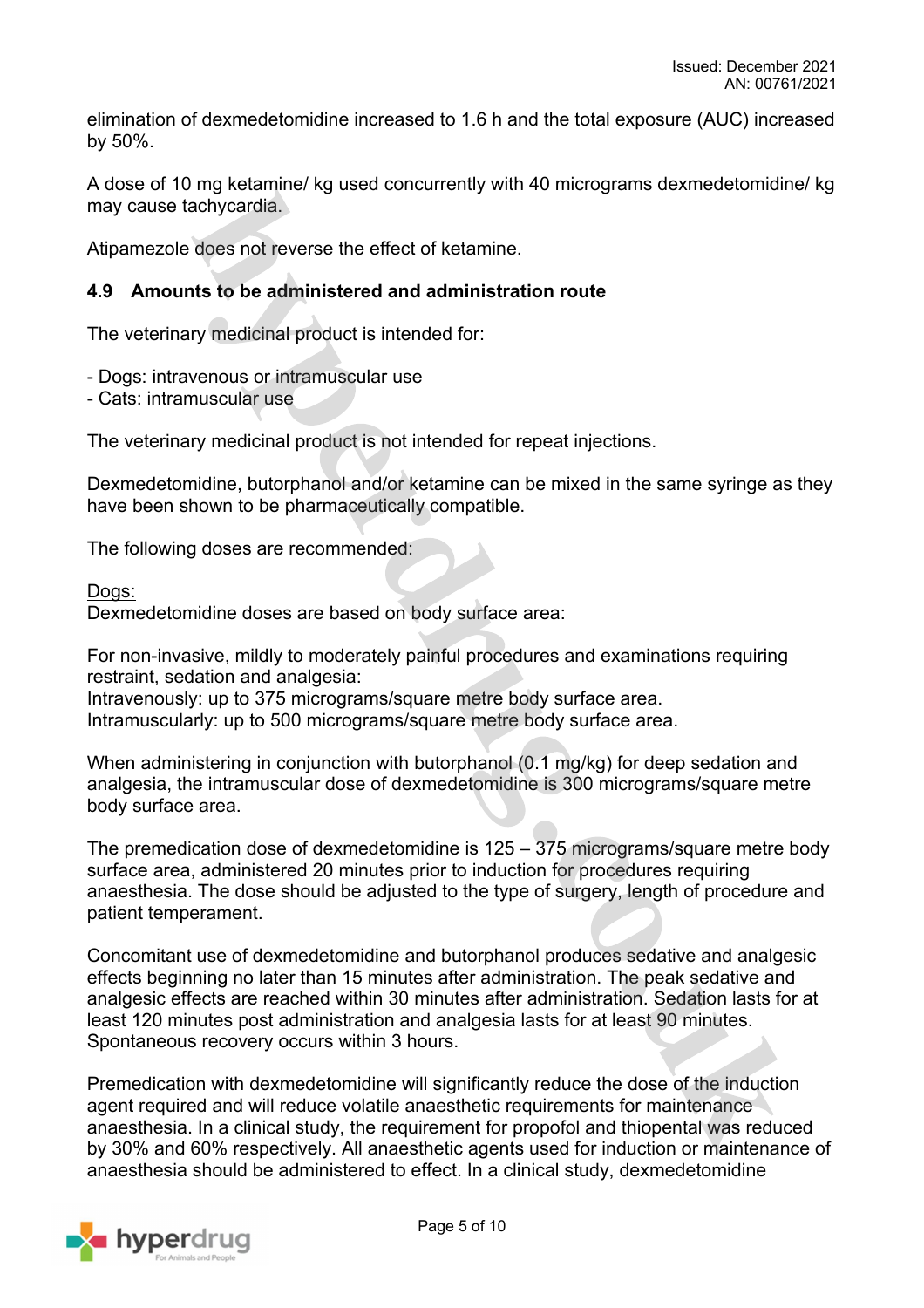٦

contributed to postoperative analgesia for 0.5 – 4 hours. However, this duration is dependent on a number of variables and further analgesia should be administered in accordance with clinical judgement.

The corresponding doses based on body weight are presented in the following tables. Use of an appropriately graduated syringe is recommended to ensure accurate dosing when administering small volumes.

| requiring restraint, sedation and analgesia and for premedication |                                                         |                   |                                                         |                   |                                                          |                   |
|-------------------------------------------------------------------|---------------------------------------------------------|-------------------|---------------------------------------------------------|-------------------|----------------------------------------------------------|-------------------|
| <b>Dog</b><br>Weight                                              | <b>Dexmedetomidine</b><br>125 micrograms/m <sup>2</sup> |                   | <b>Dexmedetomidine</b><br>375 micrograms/m <sup>2</sup> |                   | <b>Dexmedetomidine</b><br>500 micrograms/m <sup>2*</sup> |                   |
| (kg)                                                              | (mcg/kg)                                                | (m <sub>l</sub> ) | (mcg/kg)                                                | (m <sub>l</sub> ) | (mcg/kg)                                                 | (m <sub>l</sub> ) |
| $2 - 3$                                                           | 9.4                                                     | 0.04              | 28.1                                                    | 0.12              | 40                                                       | 0.15              |
| $3.1 - 4$                                                         | 8.3                                                     | 0.05              | 25                                                      | 0.17              | 35                                                       | 0.2               |
| $4.1 - 5$                                                         | 7.7                                                     | 0.07              | 23                                                      | 0.2               | 30                                                       | 0.3               |
| $5.1 - 10$                                                        | 6.5                                                     | 0.1               | 19.6                                                    | 0.29              | 25                                                       | 0.4               |
| $10.1 - 13$                                                       | 5.6                                                     | 0.13              | 16.8                                                    | 0.38              | 23                                                       | 0.5               |
| $13.1 - 15$                                                       | 5.2                                                     | 0.15              | 15.7                                                    | 0.44              | 21                                                       | 0.6               |
| $15.1 - 20$                                                       | 4.9                                                     | 0.17              | 14.6                                                    | 0.51              | 20                                                       | 0.7               |
| $20.1 - 25$                                                       | 4.5                                                     | 0.2               | 13.4                                                    | 0.6               | 18                                                       | 0.8               |
| 25.1-30                                                           | 4.2                                                     | 0.23              | 12.6                                                    | 0.69              | 17                                                       | 0.9               |
| $30.1 - 33$                                                       | $\overline{4}$                                          | 0.25              | 12                                                      | 0.75              | 16                                                       | 1.0               |
| 33.1-37                                                           | 3.9                                                     | 0.27              | 11.6                                                    | 0.81              | 15                                                       | 1.1               |
| 37.1-45                                                           | 3.7                                                     | 0.3               | 11                                                      | 0.9               | 14.5                                                     | 1.2               |
| 45.1-50                                                           | 3.5                                                     | 0.33              | 10.5                                                    | 0.99              | 14                                                       | 1.3               |
| $50.1 - 55$                                                       | 3.4                                                     | 0.35              | 10.1                                                    | 1.06              | 13.5                                                     | 1.4               |
| 55.1-60                                                           | 3.3                                                     | 0.38              | 9.8                                                     | 1.13              | 13                                                       | 1.5               |
| 60.1-65                                                           | 3.2                                                     | 0.4               | 9.5                                                     | 1.19              | 12.8                                                     | 1.6               |
| 65.1-70                                                           | 3.1                                                     | 0.42              | 9.3                                                     | 1.26              | 12.5                                                     | 1.7               |
| 70.1-80                                                           | 3                                                       | 0.45              | 9                                                       | 1.35              | 12.3                                                     | 1.8               |
| >80                                                               | 2.9                                                     | 0.47              | 8.7                                                     | 1.42              | 12 <sub>2</sub>                                          | 1.9               |

**For non-invasive, mildly to moderately painful procedures and examinations** 

\*only IM

Г

|                      | For deep sedation and analgesia with butorphanol                        |      |
|----------------------|-------------------------------------------------------------------------|------|
| <b>Dog</b><br>Weight | <b>Dexmedetomidine</b><br>300 micrograms/m <sup>2</sup> intramuscularly |      |
| (kg)                 | (mcg/kg)                                                                | (ml) |
| $2 - 3$              | 24                                                                      | 0.12 |
| $3.1 - 4$            | 23                                                                      | 0.16 |
| $4.1 - 5$            | 22.2                                                                    | 0.2  |
| $5.1 - 10$           | 16.7                                                                    | 0.25 |
| $10.1 - 13$          | 13                                                                      | 0.3  |
| $13.1 - 15$          | 12.5                                                                    | 0.35 |
| 15.1-20              | 11.4                                                                    | 0.4  |

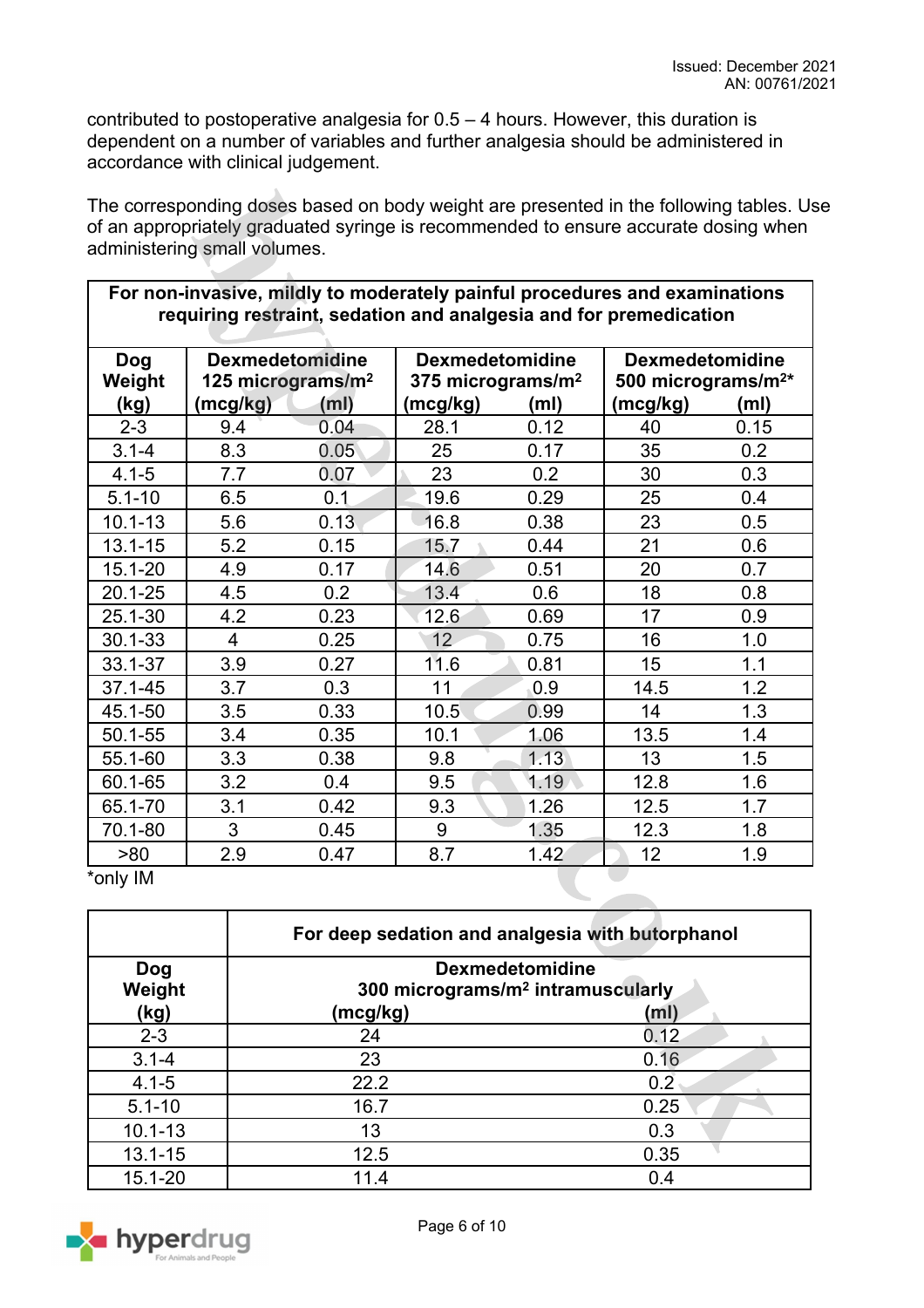| $20.1 - 25$ | 11.1 | 0.5  |
|-------------|------|------|
| $25.1 - 30$ | 10   | 0.55 |
| $30.1 - 33$ | 9.5  | 0.6  |
| 33.1-37     | 9.3  | 0.65 |
| 37.1-45     | 8.5  | 0.7  |
| 45.1-50     | 8.4  | 0.8  |
| $50.1 - 55$ | 8.1  | 0.85 |
| 55.1-60     | 7.8  | 0.9  |
| 60.1-65     | 7.6  | 0.95 |
| 65.1-70     | 7.4  |      |
| 70.1-80     | 7.3  | 1.1  |
| >80         |      | 1.2  |

Cats:

The dose for cats is 40 micrograms dexmedetomidine hydrochloride/kg bw equal to a dose volume of 0.08 ml Sedadex/kg bw when used for non-invasive, mildly to moderately painful procedures requiring restraint, sedation and analgesia.

When dexmedetomidine is used for premedication in cats, the same dose is used. Premedication with dexmedetomidine will significantly reduce the dose of the induction agent required and will reduce volatile anaesthetic requirements for maintenance anaesthesia. In a clinical study, the requirement for propofol was reduced by 50%. All anaesthetic agents used for induction or maintenance of anaesthesia should be administered to effect.

Anaesthesia can be induced 10 minutes after premedication by intramuscular administration of a target dose of 5 mg ketamine/ kg bw or by intravenous administration of propofol to effect. Dosing for cats is presented in the following table.

| Cat<br>Weight |          | Dexmedetomidine 40 micrograms/kg intramuscularly |  |  |
|---------------|----------|--------------------------------------------------|--|--|
| (kg)          | (mcg/kg) | (m <sub>l</sub> )                                |  |  |
| $1 - 2$       | 40       | 0.1                                              |  |  |
| $2.1 - 3$     | 40       | 0.2                                              |  |  |
| $3.1 - 4$     | 40       | 0.3                                              |  |  |
| $4.1 - 6$     | 40       | 0.4                                              |  |  |
| $6.1 - 7$     | 40       | 0.5                                              |  |  |
| $7.1 - 8$     | 40       | 0.6                                              |  |  |
| $8.1 - 10$    | 40       |                                                  |  |  |

## Dogs and cats

The expected sedative and analgesic effects are reached within 15 minutes after administration and are maintained up to 60 minutes after administration. Sedation may be reversed with atipamezole (see section 4.10). Atipamezole should not be administered prior to 30 minutes following ketamine administration.

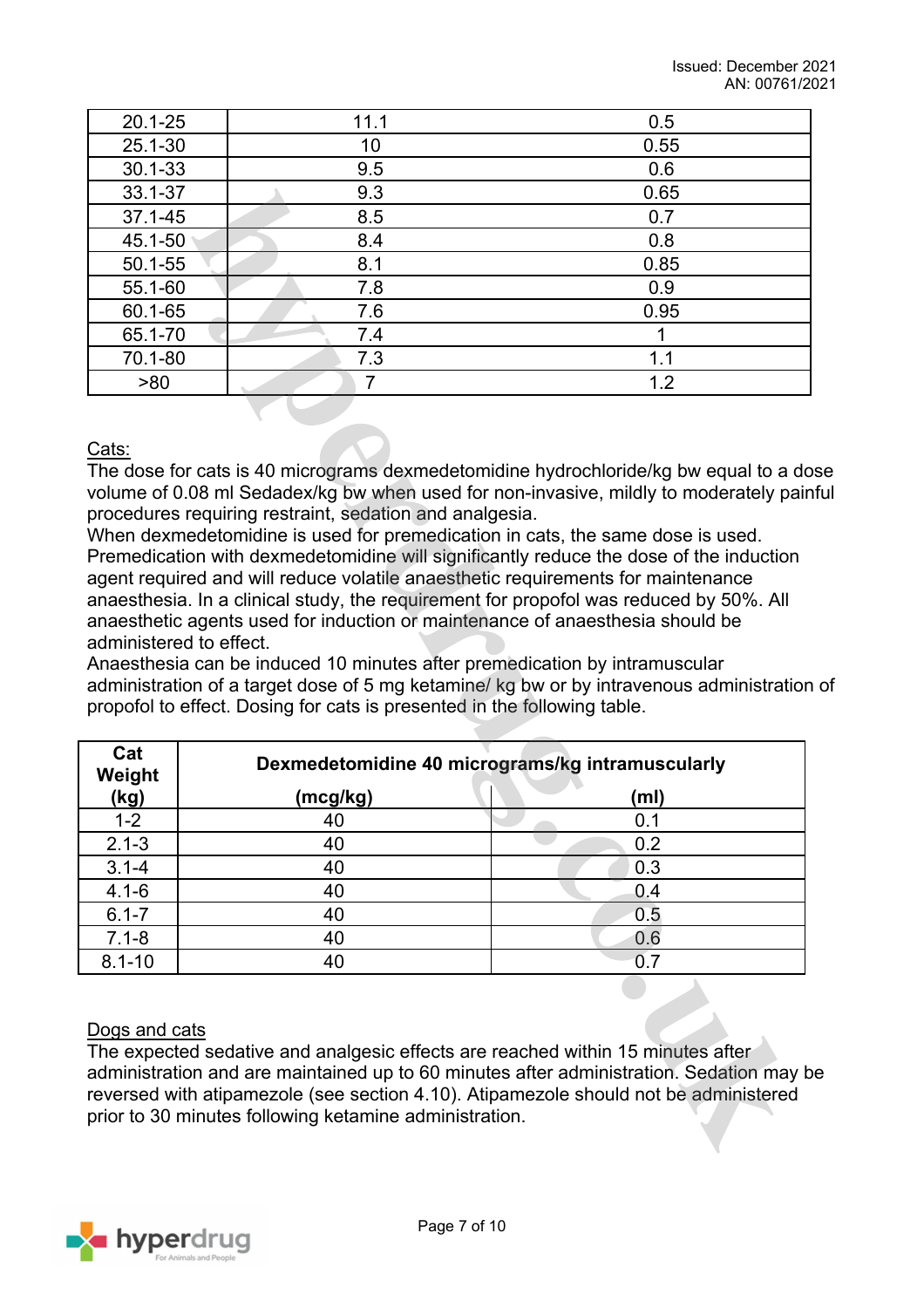## **4.10 Overdose (symptoms, emergency procedures, antidotes), if necessary**

#### Dogs:

In cases of overdose, or if the effects of dexmedetomidine become potentially lifethreatening, the appropriate dose of atipamezole is 10 times the initial dose of dexmedetomidine (micrograms/ kg bw or micrograms/ square meter body surface area). The dose volume of atipamezole at the concentration of 5 mg/ml equals the dose volume of Sedadex 0.5 mg/ml that was given to the dog, regardless of route of administration of Sedadex.

#### Cats:

In cases of overdose, or if the effects of dexmedetomidine become potentially lifethreatening, the appropriate antagonist is atipamezole, administered by intramuscular injection, at the following dose: 5 times the initial dose of dexmedetomidine in micrograms/kg bw. The dose volume of atipamezole at the concentration of 5 mg/ml is one-half the volume of Sedadex 0.5 mg/ml that was given to the cat.

After concurrent exposure to an overdose of dexmedetomidine (3 times the recommended dose) and 15 mg ketamine/ kg, atipamezole can be administered at the recommended dose level for reversal of effects induced by dexmedetomidine.

## **4.11 Withdrawal period(s)**

Not applicable.

## **5. PHARMACOLOGICAL PROPERTIES**

Pharmacotherapeutic group: Psycholeptics, hypnotics and sedatives ATCvet code: QN05CM18

## **5.1 Pharmacodynamic properties**

Sedadex contains dexmedetomidine as the active substance, which produces sedation and analgesia in dogs and cats. The duration and depth of the sedation and analgesia are dose-dependent. At maximal effect, the animal is relaxed, recumbent and does not respond to external stimuli.

Dexmedetomidine is a potent and selective  $\alpha$ 2-adrenoceptor agonist that inhibits the release of noradrenaline from noradrenergic neurons. Sympathetic neurotransmission is prevented and the level of consciousness decreases. Reduced heart rate and temporary AV-block can be seen after administration of dexmedetomidine. Blood pressure decreases to normal or below normal levels after an initial increase. Respiration rate can occasionally decrease Dexmedetomidine also induces a number of other α2-adrenoceptor-mediated effects, which include piloerection, depression of motor and secretory functions of the gastrointestinal tract, diuresis, and hyperglycaemia..

A slight decrease in temperature may be observed.

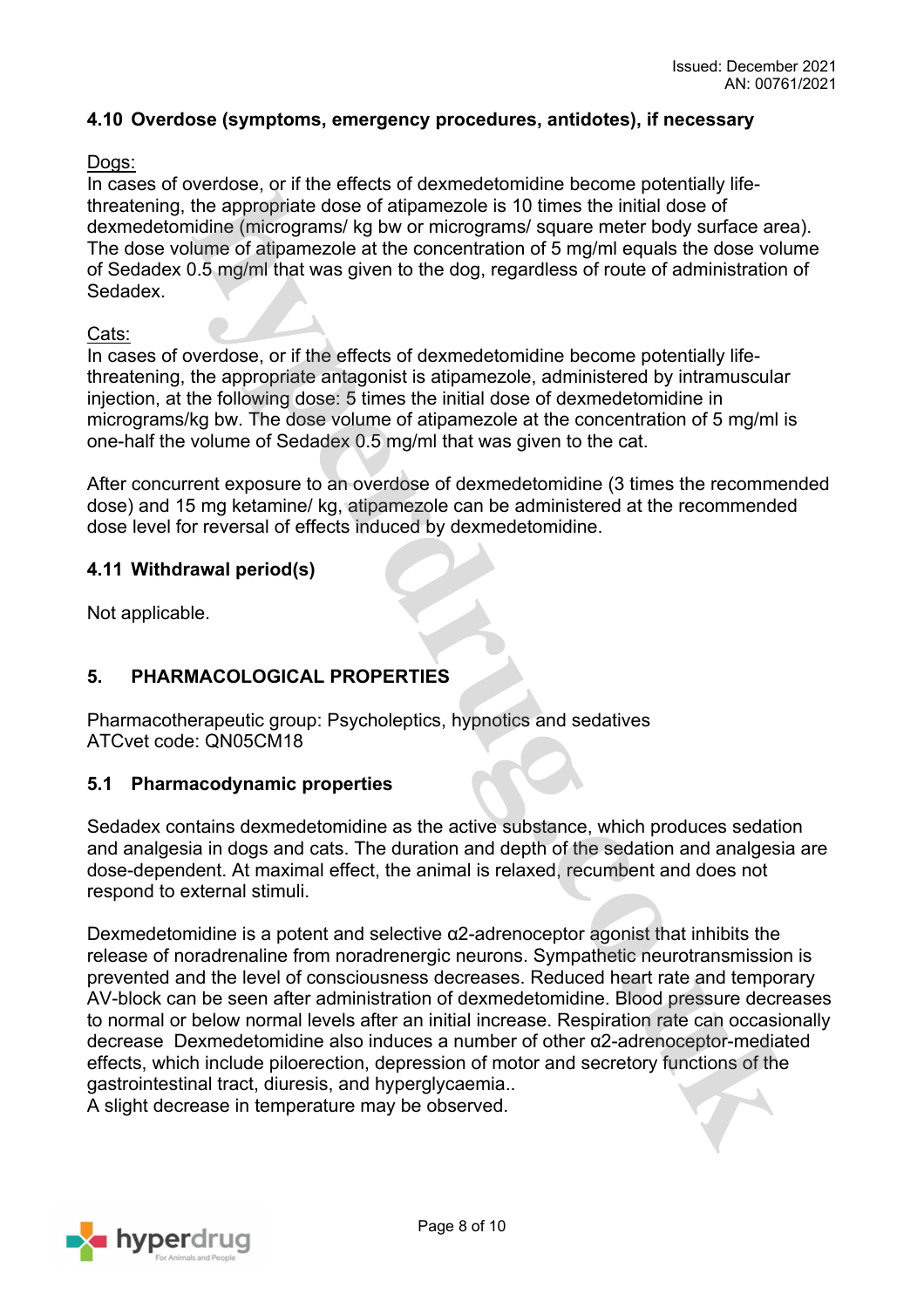# **5.2 Pharmacokinetic particulars**

As a lipophilic compound, dexmedetomidine is well absorbed after intramuscular administration. Dexmedetomidine is also rapidly distributed in the body and penetrates the blood-brain barrier readily. According to studies in rats, the maximum concentration in the central nervous system is several times that of the corresponding concentration in plasma. In the circulation, dexmedetomidine is largely bound to plasma proteins (>90%).

Dogs: After an intramuscular dose of 50 micrograms/kg a maximum concentration in plasma of about 12 nanograms/ml is reached after 0.6 hours. The bioavailability of dexmedetomidine is 60% and the apparent volume of distribution (Vd) is 0.9 l/kg. The elimination half-life  $(t_{1/2})$  is 40-50 minutes.

Major biotransformations in the dog include hydroxylation, glucuronic acid conjugation and N- methylation in the liver. All known metabolites lack pharmacological activity. Metabolites are excreted mainly in the urine and to a lesser extent in the faeces. Dexmedetomidine has a high clearance and its elimination depends on the hepatic blood flow. A prolonged elimination half-life is therefore expected with overdoses or when dexmedetomidine is coadministered with other substances, which affect hepatic circulation.

Cats: After a 40 micrograms/kg bw intramuscular dose the  $C_{\text{max}}$  is 17 ng/ml. The maximum plasma concentration is reached about 0.24 h after intramuscular administration. The apparent volume of distribution (Vd) is 2.2 l/kg and the elimination half-life ( $t_{1/2}$ ) is one hour.

Biotransformations in the cat occur by hydroxylation in the liver. Metabolites are excreted mainly in the urine (51% of the dose), and to a lesser extent in the faeces. As in dogs dexmedetomidine has a high clearance in cats and its elimination depends on the hepatic blood flow. A prolonged elimination half-life is therefore expected with overdoses or when dexmedetomidine is coadministered with other substances, which affect hepatic circulation.

# **6. PHARMACEUTICAL PARTICULARS**

## **6.1 List of excipients**

Methyl parahydroxybenzoate (E 218) Propyl parahydroxybenzoate Sodium chloride Sodium hydroxide (E 524) (for pH adjustment) Hydrochloric acid (E507) (for pH adjustment) Water for injections

# **6.2 Major incompatibilities**

None known.

Dexmedetomidine is compatible with butorphanol and ketamine in the same syringe at least for two hours.